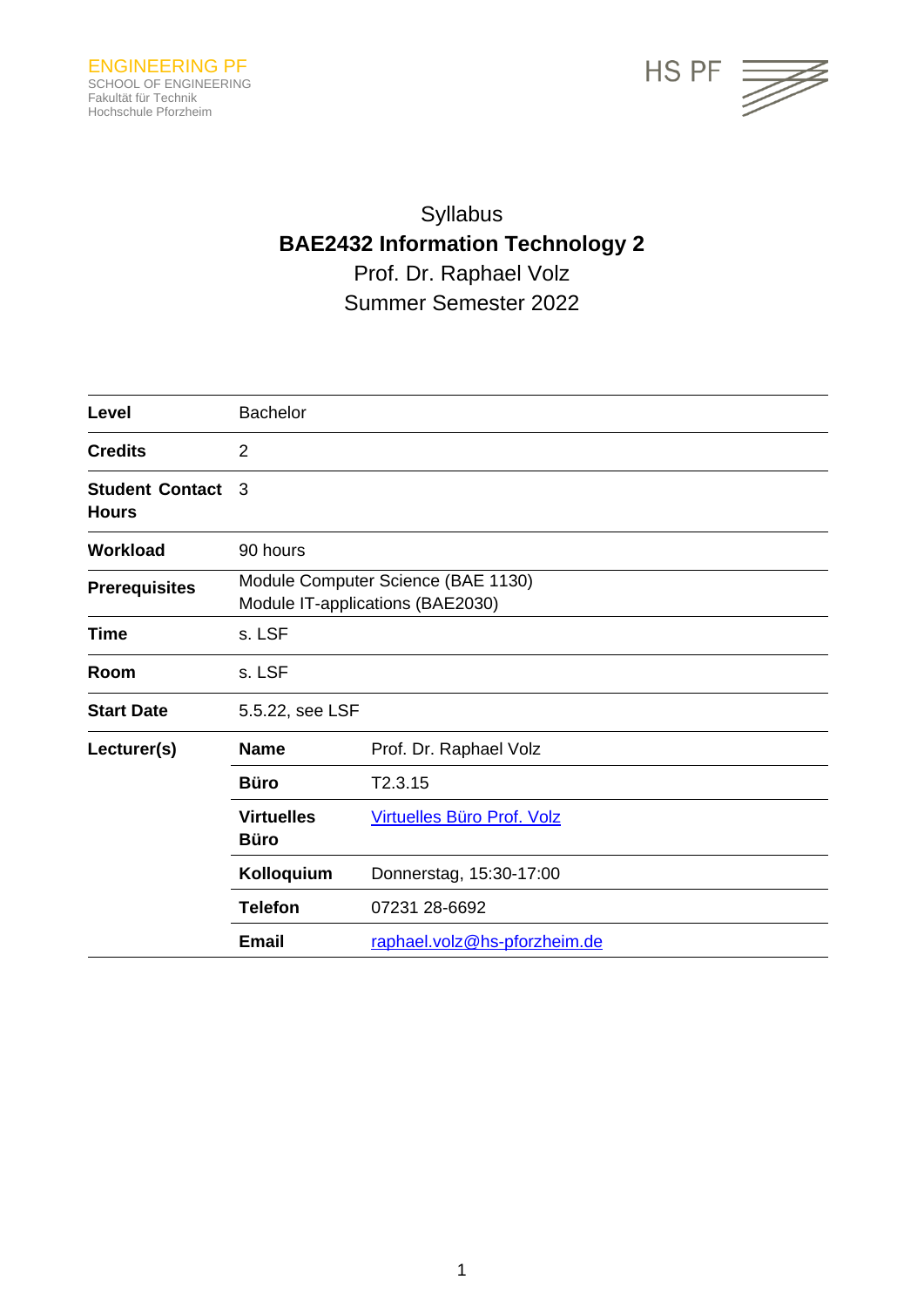# **Summary**

The lecture is about the exchange of data between people, systems and applications and explains how the modern Internet works using standard protocols and data formats. Data formats are rooted in formal languages and automata theory as well as data structures, which are also explained in the lecture. Examples are given in JavaScript using the node.js web application server and popular JavaScript application frameworks like express.js.

# **Outline of the Course**

The lecture is divided in two parts and presents important conceptual aspects of modern IT applications in enterprises:

- 1. Foundations of communication between applications using Internet technologies, ISO/OSI layered network model, important Internet protocols (IP, TCP/UDP, HTTP).
- 2. Data formats: Formal languages and grammars (EBNF), exchanging data using text-based formats (XML, DTD, JSON). Basics of information theory for efficient encodings in binary formats (Google Protocol Buffers / Apache Thrift).

# **Course Intended Learning Outcomes and their Contribution to Program Intended Learning Outcomes / Program Goals**

| <b>Program Intended Learning Outcomes</b> |                                                                                                                                                              | <b>Course Intended Learning Outcomes</b>                                       |  |  |
|-------------------------------------------|--------------------------------------------------------------------------------------------------------------------------------------------------------------|--------------------------------------------------------------------------------|--|--|
|                                           | After completion of the program the students<br>will be able                                                                                                 | After completion of the course the students will be able                       |  |  |
| 1                                         | <b>Expert Knowledge</b>                                                                                                                                      |                                                                                |  |  |
| 1.7                                       | to demonstrate their solid key knowledge<br>in Computer Science.                                                                                             | Kommunikation und Datenhaltung in verteilten Anwendungen zu<br>identifizieren. |  |  |
| 1.8                                       | profound<br>demonstrate<br>$$ to<br>expert<br>knowledge in their field of specialization.                                                                    |                                                                                |  |  |
| $\overline{2}$                            | <b>Digital Skills</b>                                                                                                                                        |                                                                                |  |  |
| 2.1                                       | to know and understand relevant IT soft-<br>ware tools used in business and their fea-<br>tures and have a solid understanding of dig-<br>ital technologies. | Werkzeugen für Netzwerkanalyse einzusetzen.                                    |  |  |
| $\mathbf{3}$                              | <b>Critical Thinking and Analytical Competence</b>                                                                                                           |                                                                                |  |  |
| 4                                         | <b>Ethical Awareness</b>                                                                                                                                     |                                                                                |  |  |
| 5                                         | <b>Communication and Collaboration Skills</b>                                                                                                                |                                                                                |  |  |
| 6                                         | Internationalization                                                                                                                                         |                                                                                |  |  |

### **Teaching and Learning Approach**

The knowledge transfer is carried out by an interactive talk with slides and complementing lecture notes. The slides are available as course material. Exercises and discussions during the course consolidate the knowledge. A suitable preparation and revision of the treated topics are essential for learning success.

Recommendations for the lecture and for the use of the Course material:

- Try hard to follow the lecture, pay attention and involve yourself in the discussion
- Make your own notes
- Ask questions
- Self-study based on the course material using additional literature and internet information sources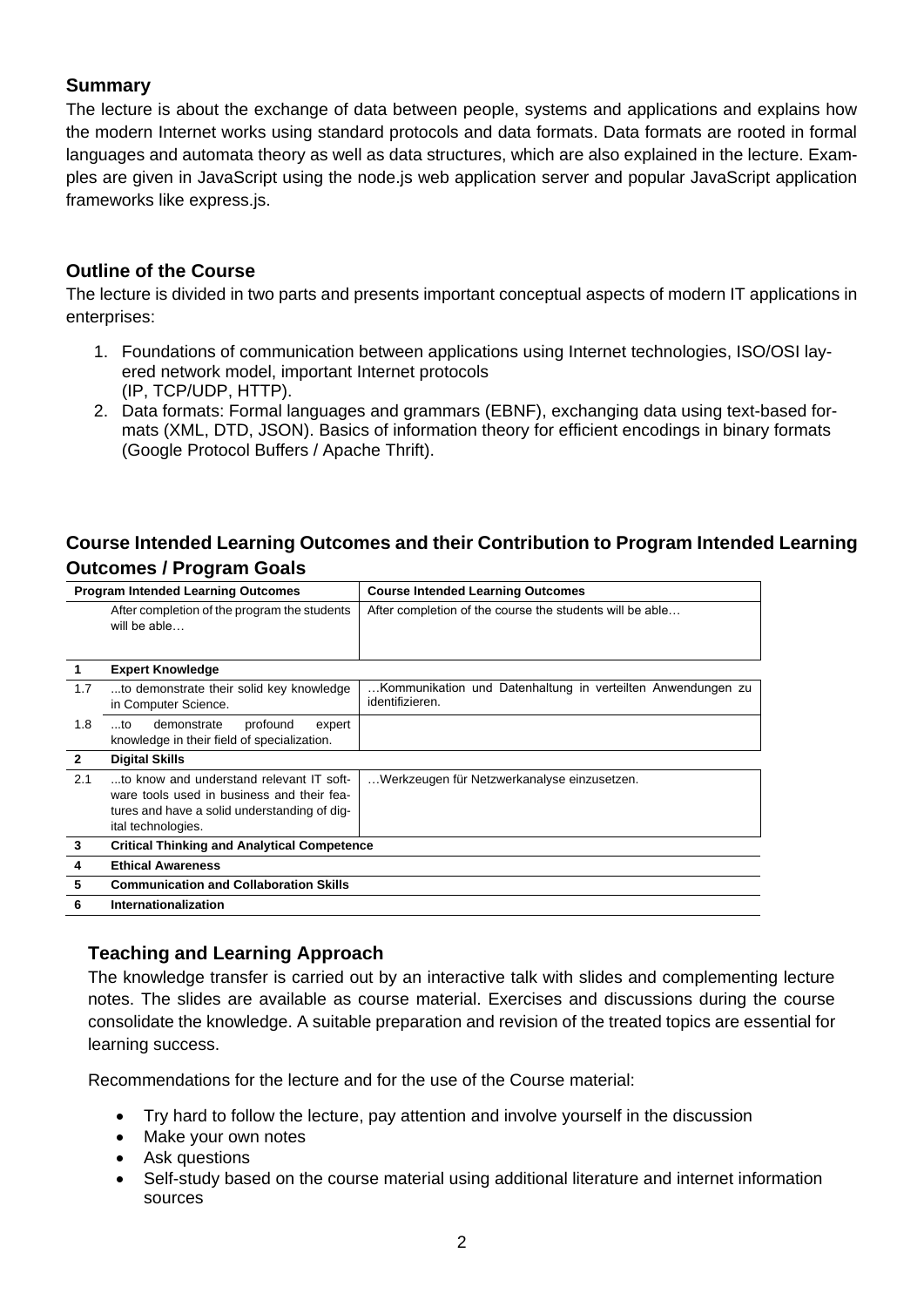The teacher will do anything to help you learn the subject as well as its real world implications. If you have problems or questions, please speak up in class. If you do not want to ask in class, please email.

## **Literature and Course Materials**

Download location of course material is found in the eLearning System (LMS).

The university library hosts a collection of books on the lecture topics and is well worth a visit.

### **Assessment**

There will be a 60-minute written examination on the module Information Technology (combination of IT1 and IT2)

'Sehr gut' represents exceptional work, far above average. 'Gut' represents good work, above average. 'Befriedigend' represents average work. 'Ausreichend' represents below average work with considerable shortcomings. And 'mangelhaft' is just exceptional work in the wrong direction or with unacceptable shortcomings.

# **Schedule**

N/A

# **Academic Integrity and Student Responsibility**

Students are encouraged to discuss the course, including issues raised by the assignments. However, the solutions to assignments should be individual original work unless otherwise specified. If an assignment makes you realize you don't understand the material, ask a fellow student a question designed to improve your understanding, not one designed to get the assignment done. To do otherwise is to cheat yourself out of understanding, as well as to be intolerably dishonorable.

Any substantive contribution to your solution by another person or taken from a publication should be properly acknowledged in writing. Failure to do so is plagiarism and will necessitate disciplinary action.

### **Code of Conduct for Students**

- Read the syllabus
- Be on time and don't leave the lectures/exercises early
- Care for a pleasant atmosphere (i.e. silence)
- Ask questions if you don't understand something
- Build up your knowledge continuously
- Practice fair play to the other students

[Link to the Code of Conduct for online Teaching](https://e-campus.hs-pforzheim.de/business_pf/digital_learning_tools_links)